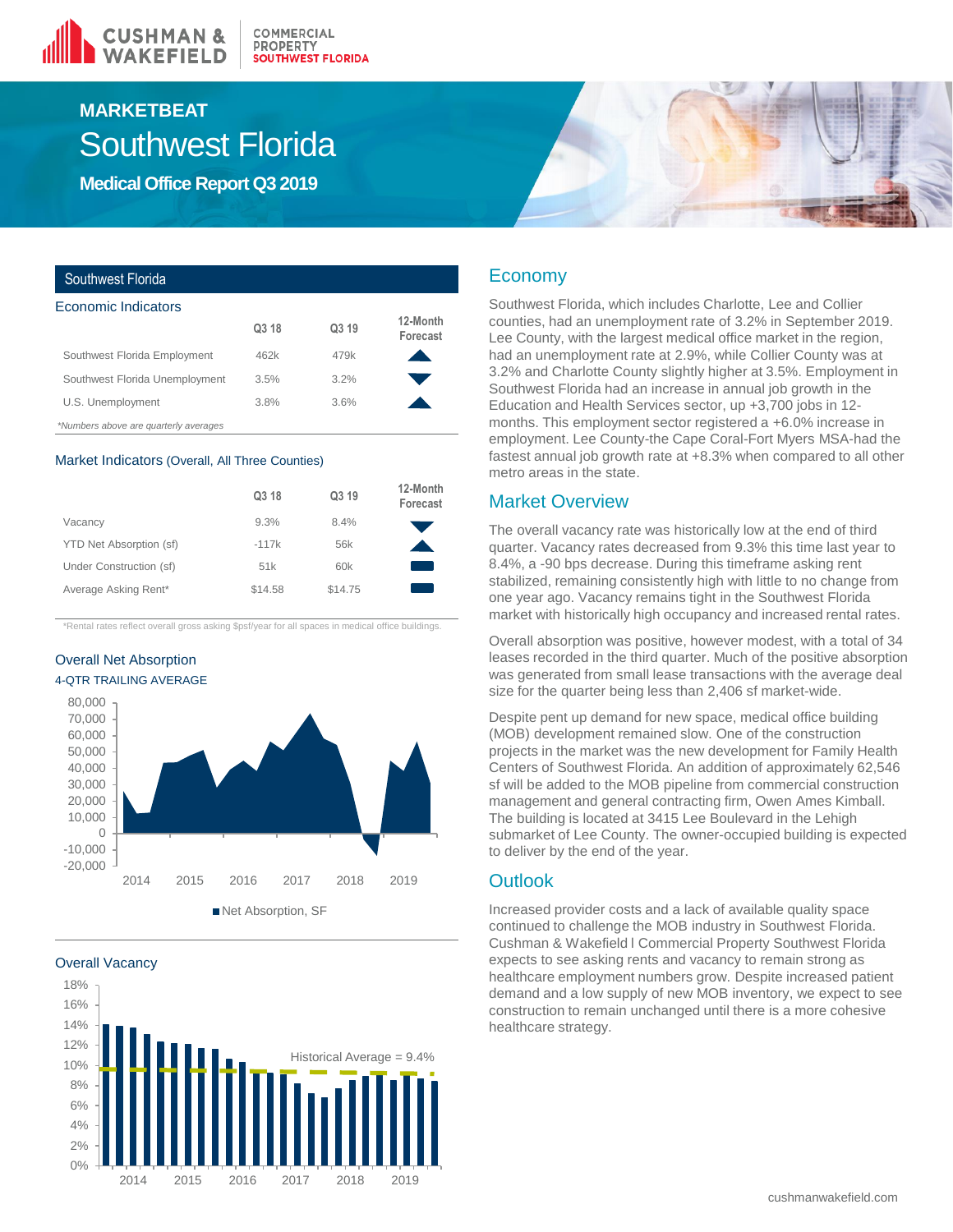

## **MARKETBEAT** Southwest Florida

**Medical Office Report Q3 2019**

| <b>SUBMARKET</b>        | <b>BUILDINGS</b> | <b>INVENTORY</b><br>(SF) | <b>UNDER</b><br><b>CNSTR</b><br>(SF) | <b>DELIVERIES</b><br>QTD | 2019 YTD<br><b>COMPLETIONS</b> | <b>CURRENT QTR</b><br><b>OVERALL NET</b><br>(SF) | <b>YTD</b><br><b>OVERALL NET</b><br>ABSORPTION ABSORPTION (SF) | <b>LEASING</b><br><b>ACTIVITY</b><br><b>QTD</b> | <b>LEASING</b><br><b>ACTIVITY</b><br><b>YTD</b> |
|-------------------------|------------------|--------------------------|--------------------------------------|--------------------------|--------------------------------|--------------------------------------------------|----------------------------------------------------------------|-------------------------------------------------|-------------------------------------------------|
| <b>Charlotte County</b> | 87               | .078.414                 | 17.600                               |                          |                                | 15,136                                           | 24.442                                                         | 5,985                                           | 28,860                                          |
| Lee County              | 335              | 5,160,518                | 42,700                               |                          | 15,018                         | $-27,471$                                        | 25,660                                                         | 40.446                                          | 164,097                                         |
| <b>Collier County</b>   | 148              | 2,213,263                |                                      |                          | 19,910                         | 34,698                                           | 5,883                                                          | 34,128                                          | 79,991                                          |
| <b>TOTALS*</b>          | 570              | 8.452.195                | 60.300                               |                          | 34,928                         | 22.363                                           | 55,985                                                         | 80.559                                          | 272,948                                         |

| <b>SUBMARKET</b>        | <b>BUILDINGS</b> | <b>INVENTORY SUBLET VACANT</b><br>(SF) | (SF)   | <b>DIRECT VACANT.</b><br>(SF) | <b>TOTAL</b><br><b>VACANT</b><br>(SF) | <b>OVERALL</b><br><b>RATE</b> | <b>DIRECT NNN</b><br>VACANCY AVERAGE ASKING<br><b>RENT</b> | <b>GROSS</b><br>AVERAGE<br><b>ASKING RENT</b> | OVERALL<br><b>AVERAGE NNN</b><br><b>ASKING RENT</b> |
|-------------------------|------------------|----------------------------------------|--------|-------------------------------|---------------------------------------|-------------------------------|------------------------------------------------------------|-----------------------------------------------|-----------------------------------------------------|
| <b>Charlotte County</b> | 87               | .078.414                               | 0      | 76,390                        | 76,390                                | 7.1%                          | \$13.47                                                    | \$13.26                                       | \$13.47                                             |
| Lee County              | 335              | 5.160.518                              | 8,337  | 440,033                       | 448,370                               | 8.7%                          | \$12.67                                                    | \$13.40                                       | \$12.63                                             |
| <b>Collier County</b>   | 148              | 2.213.263                              | 7,623  | 174.751                       | 182,374                               | 8.2%                          | \$19.39                                                    | \$19.67                                       | \$19.35                                             |
| <b>TOTALS**</b>         | 570              | 8.452.195                              | 15,960 | 691.174                       | 707.134                               | 8.4%                          | \$14.63                                                    | \$14.75                                       | \$14.62                                             |

\*The market data does not include medical office buildings under 5,000 square feet (sf). Condominiums and executive suites are excluded.<br>\*\*Q3 2019 totals do not include Health Care buildings, rehabilitation centers, or hos

|                                                                          | <b>Hospitals</b>                                   |             |                                       |  |  |  |
|--------------------------------------------------------------------------|----------------------------------------------------|-------------|---------------------------------------|--|--|--|
| Medical Office Inventory by Submarket                                    | PROPERTY NAME                                      | <b>BEDS</b> | <b>OWNER/OPERATOR</b>                 |  |  |  |
|                                                                          | Bayfront Health Port Charlotte                     | 254         | <b>Community Health Systems</b>       |  |  |  |
|                                                                          | Bayfront Health Punta Gorda                        | 208         | <b>Community Health Systems</b>       |  |  |  |
|                                                                          | <b>Englewood Community Hospital</b>                | 100         | <b>HCA West Florida</b>               |  |  |  |
|                                                                          | <b>Fawcett Memorial Hospital</b>                   | 238         | Hospital Corporation of America (HCA) |  |  |  |
|                                                                          | Cape Coral Hospital                                | 291         | Lee Health                            |  |  |  |
|                                                                          | Golisano Children's Hospital of Southwest Florida  | 128         | Lee Health                            |  |  |  |
|                                                                          | Lee Memorial Hospital                              | 415         | Lee Health                            |  |  |  |
|                                                                          | Lehigh Regional Medical Center                     | 88          | Prime Healthcare                      |  |  |  |
|                                                                          | <b>Gulf Coast Medical Center</b>                   | 356         | Lee Health                            |  |  |  |
|                                                                          | <b>HealthPark Medical Center</b>                   | 267         | Lee Health                            |  |  |  |
| $\blacksquare$ Charlotte<br>$\blacksquare$ Collier<br>$\blacksquare$ lee | <b>NCH Baker Hospital Downtown</b>                 | 391         | NCH Healthcare System, Inc.           |  |  |  |
|                                                                          | <b>NCH North Naples Hospital</b>                   | 322         | NCH Healthcare System, Inc.           |  |  |  |
|                                                                          | Physicians Regional Medical Center (two locations) | 201         | Community Health Systems, Inc.        |  |  |  |

\*Sources: www.leegov.com/residents/medical/,Charlottecountychamber.org, www.fha.org, www.nchmd.org

### Key Lease Transactions-Past Six Months

| <b>PROPERTY</b>                      | SF     | TENANT                 | <b>TRANSACTION TYPE</b> | <b>SUBMARKET</b> |
|--------------------------------------|--------|------------------------|-------------------------|------------------|
| 2675 Winkler Avenue, Fort Myers, FL  | 16.691 | Millennium Physicians  | New Lease               | Lee County       |
| 8771 College Parkway, Fort Myers, FL | 6.098  | Serbin Medical Billing | New Lease               | Lee County       |

### Key Sale Transactions-Past Six Months

| <b>PROPERTY</b>                                |        | <b>SELLER / BUYER</b>                                                      | <b>PRICE / SPSF</b> | <b>SUBMARKET</b> |
|------------------------------------------------|--------|----------------------------------------------------------------------------|---------------------|------------------|
| 6801-6831 Palisades Park Court, Fort Myers, FL | 43.200 | Palisades Medical Properties, LP/NAPLESPR LLC \$6,200,000/\$144            |                     | Lee County       |
| 13670 Metropolis Avenue, Fort Myers, FL        | 33.544 | Metropolitan Medical Properties, L.P./AW<br>Metropolitan Medical Park, LLC | \$6.900.000/\$205   | Lee County       |